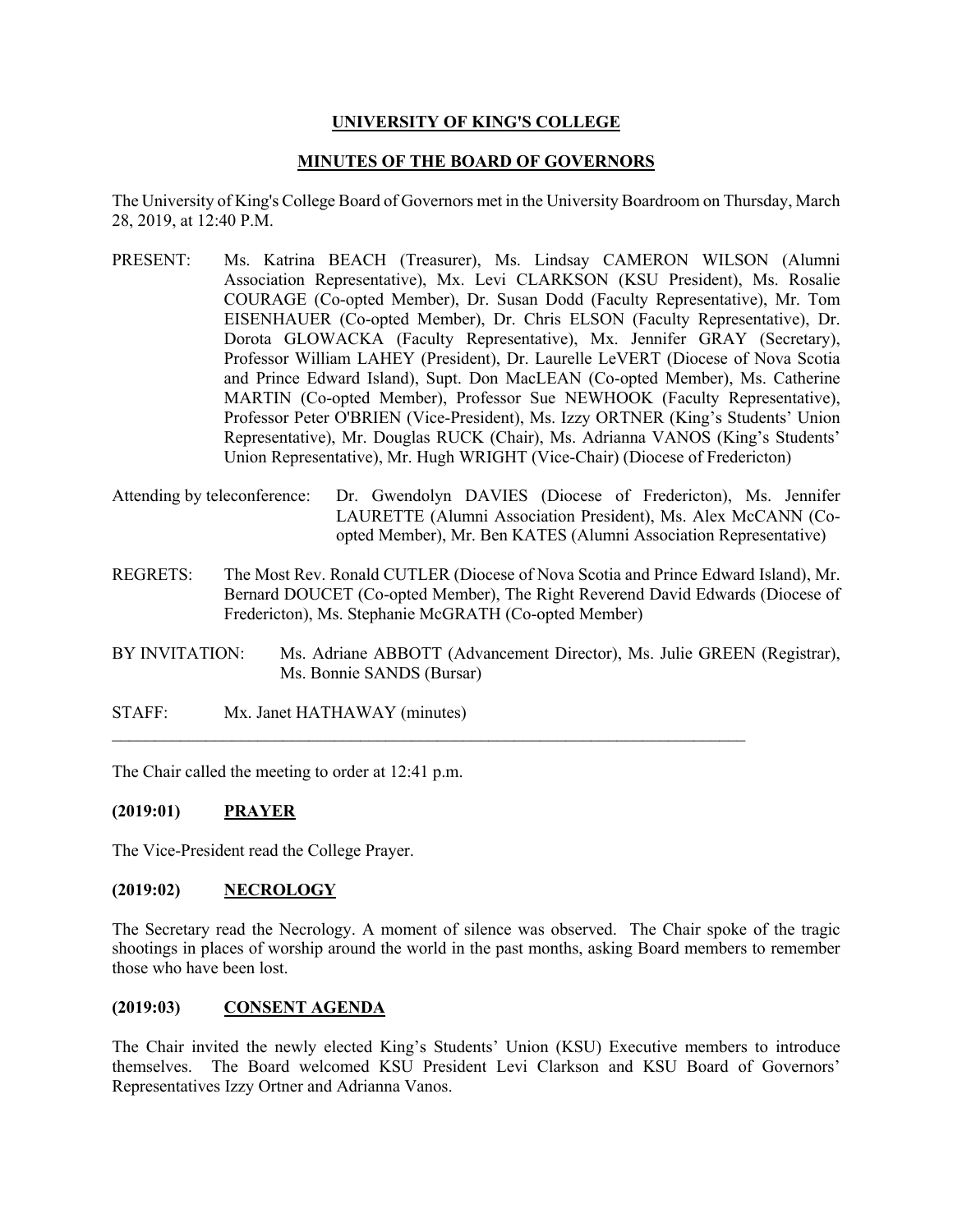The Chair advised that the Chair's Report would be deferred.

A Consent Agenda addressing the following matters was circulated:

- a) Approval of Minutes
- b) Facilities Management Update
- c) Advancement Office Report
- d) Advancement Committee Report
- e) Investment Committee Report

**MOTION:** (Maclean/Elson) that Consent Agenda be approved. **CARRIED.**

At 12:48 p.m., Dr. Dodd arrived.

At 12:49 p.m., Mr. Wright arrived.

### **(2019:04) BUSINESS ITEMS**

## **A) EXPENDITURE REDUCTION, CONTROL AND REALLOCATION PLAN**

The President noted that the proposed plan was written in the form of a motion as his mandate was to table a motion in March.

He reported that this memo has been discussed and endorsed at the Budget Advisory Committee and the Finance, Audit and Risk Committee, and discussed -- although not necessarily endorsed -- at a meeting of Faculty.

The President noted that that this was a different plan because of the increase in government funding of \$2.2 million that came through in December. However, the President cautioned that the University must be careful that it does not find itself in the same position in five or six years. King's must be careful to keep the balance of revenue and expenditures. The reductions proposed are proportionate to the structural deficit risk facing the University now.

The President noted that the other elements of the plan are about institutionalizing the focus on the expenditure level in every department and in all aspects of governance and management of the University.

He advised that the renaming of the plan was intentional because the University is now in a place where it does not have to be focussed on expenditure reduction in every budget, as the University has been in the past. King's can consider how to reallocate its funds so it can enrich some activities and add new activities to what the University offers to its students. Some increases are made possible by moving money around in the budget.

The President thanked everyone who had contributed to the plan to date and that he was grateful for the work of the Bursar and other members of the University.

The Treasurer noted that every department contributed to the \$250,000 in expenditure reductions. Every part of the organization did their part to help contribute to the sustainability of the University.

Board members noted the connection between the increased provincial funding and the stewardship the President has shown over the University's funds. The President noted that there were many contributing influences on the Province increasing its grant to King's. The Province came to the view that King's had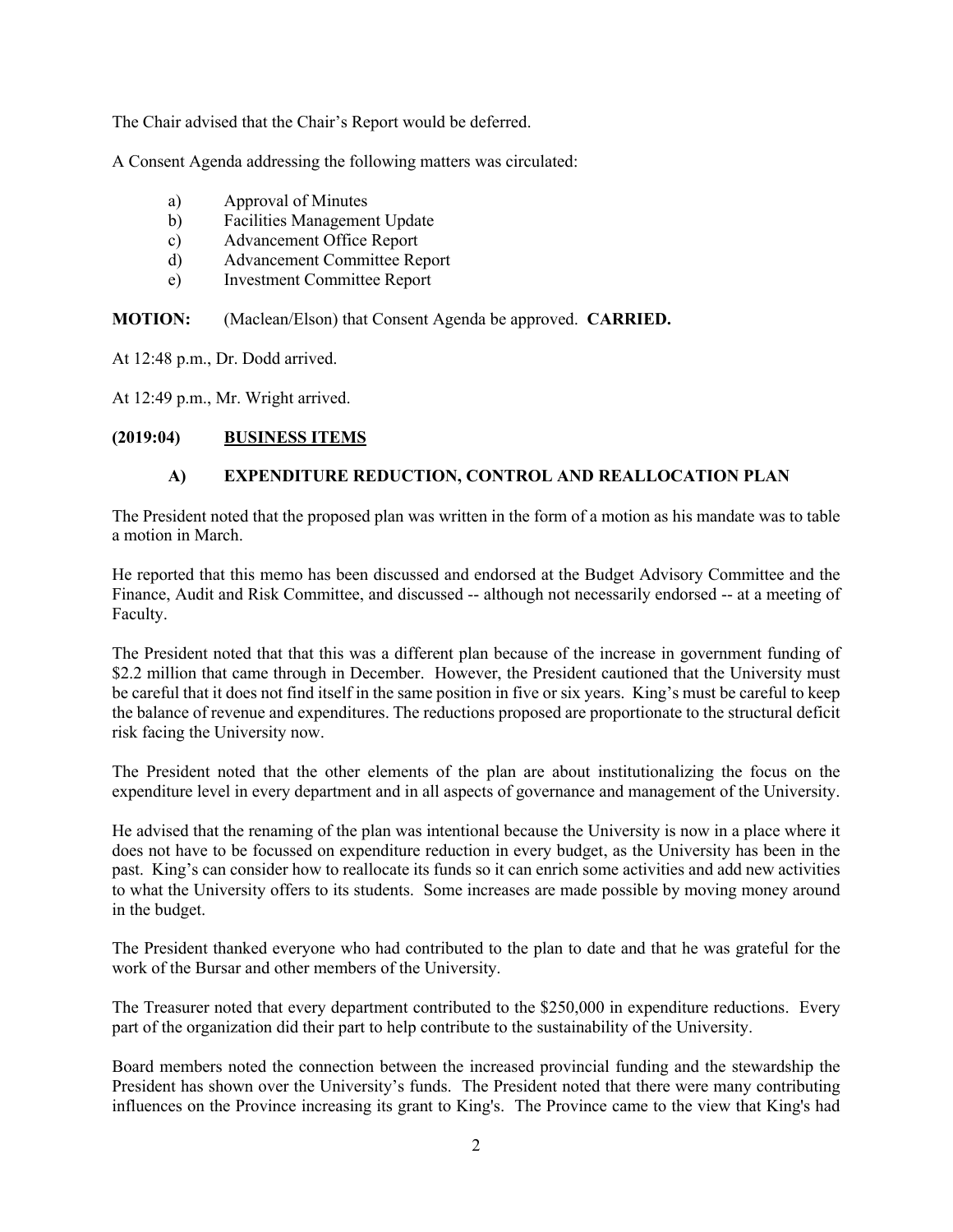done everything it could be expected to do in light of the magnitude of the deficit. It was important that the Board last June approved expenditures out of the internally restricted funds towards increasing enrolment. That sent a message to the Province that King's was not asking for a bailout but was making an investment in its own future. King's was also focused on things the Province cares about, such as experiential learning and the scholarly inquiry into slavery. Those factors created a positive environment for investment by the Province.

The President stated that the progress the University was making financially was not as an end in itself. King's is making progress on conditions that make faculty renewal possible and make the College more diverse.

At 1:07 p.m., Ms. Martin arrived.

**MOTION:** (Beach/Eisenhauer) that the Board of Governors approve the following 10-point plan as the ongoing Expenditure Reduction, Control and Reallocation Plan of the University of King's College:

- 1. The Plan shall be known as the Expenditure Reduction, Control and Reallocation Plan (instead of as the Expenditure Reduction Plan as originally mandated by the Board at its meeting of June 21, 2018).
- 2. Two Hundred and fifty-thousand dollars (\$250,000) in permanent expenditure reductions (in addition to the roughly \$1,000,000 in permanent expenditure reductions implemented in previous years) are to be implemented in the College's operating budget for 2019-2020.
- 3. Making further expenditure reduction, as determined to be necessary given the College's evolving financial situation, will be a continuing part of the budget development process for 2020-2021 and subsequent fiscal years.
- 4. Opportunities for further expenditure reduction (or avoidance) will consistently be fully considered in staffing decisions and in the management of human resources more broadly. Recent examples include:
	- a. The decision not to refill a communications position that became vacant in the i. Advancement Office;
	- b. The decision to eliminate the position of Manager in the Facilities Department;
	- c. The due diligence that was conducted by the President and the Bursar on the
		- i. alternatives to replacing the Director of Facilities when the Director of Facilities gave notice that he was leaving King's; and
	- d. The direction which the President has given to the Bursar and the Human Resources Officer to suspend consideration of applications for salary reclassifications.
- 5. Making progress (or lack of progress) on expenditure reduction, control and reallocation as determined to be necessary given the College's evolving financial situation, will be one of the factors to be considered in giving or withholding approval to proposals to increase the budgets of departments or academic programs or the overall expenditures of the College.
- 6. Subject to a determination of what is in the best interest of the College from an overall financial perspective, priority will be given in the use of budget surpluses (if any) to debt reduction or retirement where it will accelerate the reduction of operating revenues allocated to debt servicing and/or the retirement of debt and/or the reduction or avoidance of interest payments.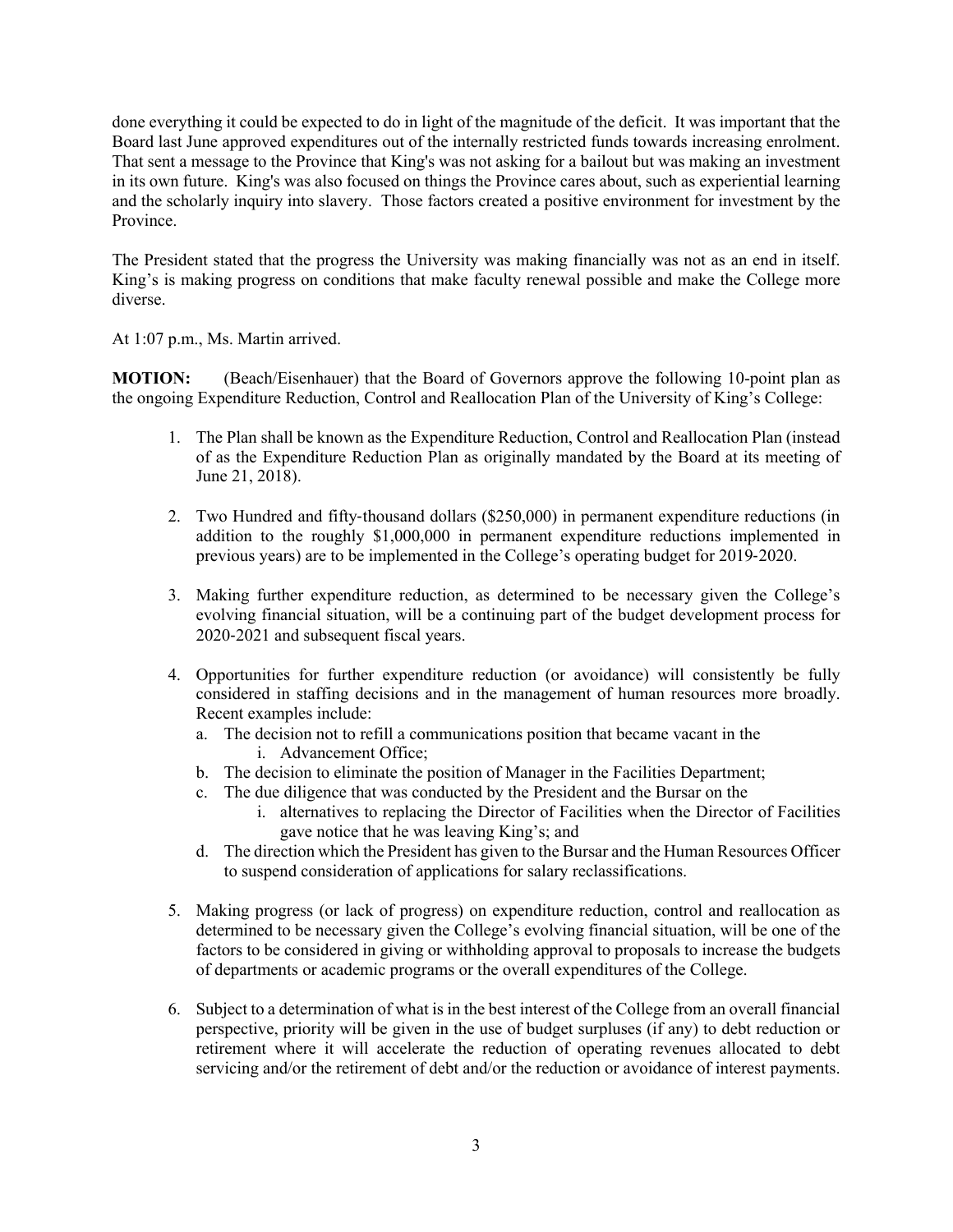- 7. Within the context of continuing to increase the total funds available for scholarships and bursaries, priority will be given to reducing the proportion of student financial assistance (scholarships and bursaries) that is funded from the College's operating budget while increasing the proportion of student financial assistance that is funded by donors and/or investment income.
- 8. Creating fully or partly funded chairs (or professorships) that advance the College's academic mission for existing or new members of faculty will be a continuing budgetary and fundraising priority.
- 9. Maximizing the value obtained from the association with Dalhousie, specifically from the payments which the College makes to Dalhousie for courses taken at Dalhousie by King's students and for the student services available to King's students at or through Dalhousie, will be a continuing priority in the governance and administration of the College and in the management of the College's relationship with Dalhousie.
- 10. Consideration will continue to be given to how non-endowed internally restricted funds, and the income generated from them, can best be deployed to enable the College's sustainability, such as by considering how these funds, or some of them, could be used to reduce the percentage of student financial assistance that is financed by the operating budget or to enable the creation of funded chairs.

## **CARRIED.**

## **B) PROPOSALS FOR INCREASES IN SPENDING IN 2019-2020 AND IN 2020-2021, 2021-2022 AND 2022-2023**

The President then moved into areas proposed for increases in spending either in 2019-2020 or in the provisional budgets that will follow.

The President noted that there had been many discussions with the University community on what needed greater attention. All these items proposed for increased spending were in his mandate that the President was given in 2016, including sexualized violence, faculty renewal, and diversity. The President added that the Board in *in camera* sessions has talked about the manageability of the Vice-President's role and how to do it, in particular, providing additional support. Drs. Penney and Clift spoke of their desire and enthusiasm for continuing to head Humanities for Young People but desiring to have some of the administrative work shared.

There are areas that were not initially identified and were not listed in the original memo: restoration of faculty salaries to the Y value if there had not been a one-year salary freeze and putting more money aside to deal with deferred maintenance from an operating budget point of view. The Bursar advised that the proposal is to put another \$100,000 in the deferred maintenance budget.

The President indicated that on the equity proposal, \$50,000 is purposely unallocated, to provide concrete material support to the conversations about diversity. King's is discussing a space on campus for racialized students. Renovating that space is an example of a possible use for these funds.

Board members asked about accessibility. The President indicated fundraising is being done to make Alexandra Hall more accessible.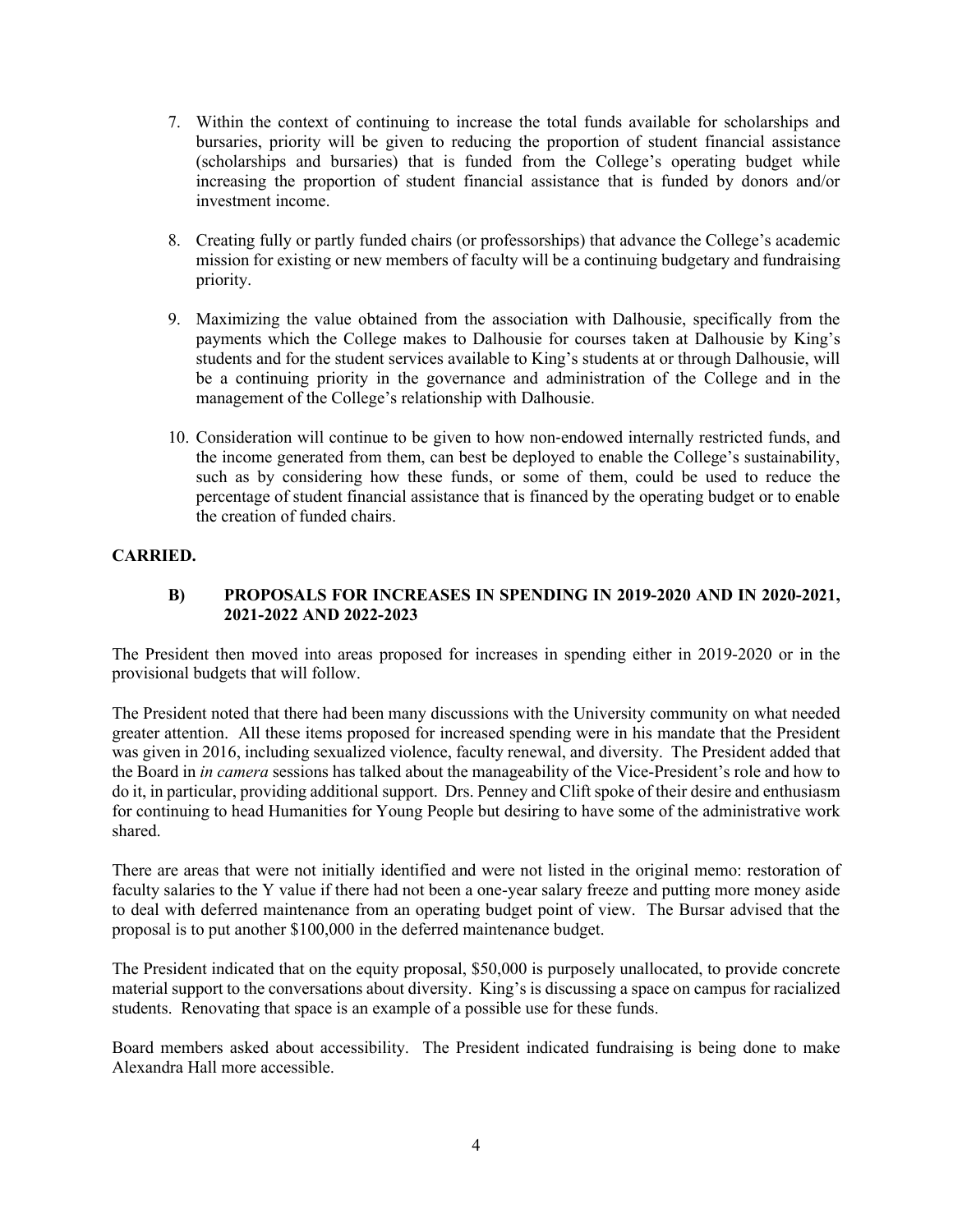The Bursar and the President spoke of the need for specified maintenance to the TriBays and Alexandra Hall.

Board members expressed concerns as to who would have control over the funds proposed for equity and whether that could be the Equity Committee. The President advised that management of budget accounts is not normally given to bodies like the Equity Committee. However, he was confident that money will not be used without consultation with the Equity Committee.

Board members noted that the proposal for a Y value change was a positive move in terms of collegial life. Board members noted the need to have a better understanding of Y values. The President indicated he would prepare something.

# **C) JOURNALISM TUITION AND FEES**

The President recommended to the Board that there be no increase in Journalism tuition in the coming year and the Journalism course fee be eliminated permanently. He noted that the average undergraduate tuition at other journalism institutions is \$34,000, while King's is \$41,000. It is plausible that this is an impediment to students choosing King's rather than the other institutions. The President indicated that the University needs to look into whether that is a contributing variable in enrolment in Journalism.

Board members asked whether a motion was required at this time. The President noted there might be some value in telling current and incoming students about the fee removal.

**MOTION:** (Wright/Newhook) that the 2010-2020 Journalism tuition rate be held at the 2018-2019 rate (i.e., 0% tuition increase) in combination with the elimination of the Journalism course fee. The 2020- 2021 Journalism tuition rate will be set taking into consideration the recommendations of the special Journalism tuition sub-committee. **CARRIED.**

## **D) PROVISIONAL OPERATING BUDGET FOR 2019-2020 WITH PROJECTIONS FOR 2020-2021 THROUGH 2022-23 AND ASSUMPTIONS**

The Bursar presented the budget for 2019-2020, advising it was a provisional budget that reflects potential future spending. She noted that Journalism tuition was held flat for the next four years. Freezing Journalism tuition and removing the Journalism course fee has a \$95,000 impact on the 2019-2020 budget, a cumulative impact that increases as years pass and other tuition increases 3% per year.

The Bursar noted that the only areas of additional spending not reflected in the draft budget were the discussions on parity and deferred maintenance, which will be added in.

The Sexualized Violence Prevention and Response Officer is itemized separately. Equity and Diversity spending and the assistant to the Vice-President are contained in the provisional budget, as well as the impact of adding additional faculty members in future years. The budget reflects 2.5 faculty members coming out and four coming in.

There are modest surpluses for each year until the fourth, which has a deficit.

The headcount table shows King's-registered students in all programs over the four years, which are included as assumptions over future years. May 15 is a key date when deposits are made, so assumptions will be updated on that date.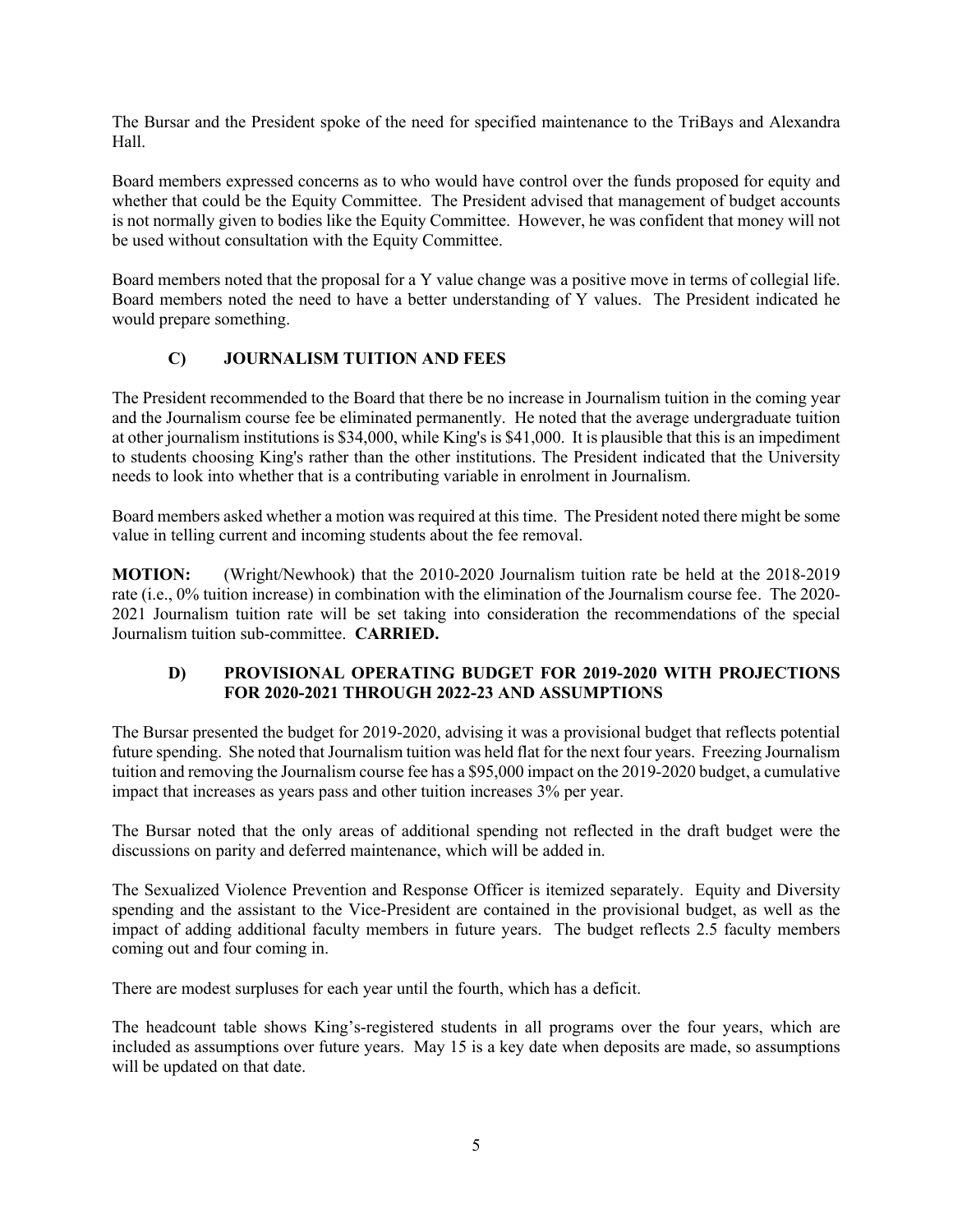The Bursar noted that Dalhousie is recommending a large increase in their international differential fee for their incoming cohort in 2019. She indicated that King's can choose to follow Dalhousie or not. She advised that King's has 42 international students and 10 FYP students who are international.

Board members asked if King's is still waiting for the Memorandum of Understanding (MOU) with the Province for 2019-2024 to be finalized. The President replied that the provincial budget has increased money for the universities by 1%. The Province seems to be assuming increases over the subsequent years will be 1%, but there is no signed agreement.

Board members asked about timing of possible resolution of the Dalhousie allotment discussions. The President reported that discussions are ongoing. He indicated he was confident that King's would get to a new arrangement with Dalhousie and it will be better because it will reflect today's situation instead of the previous five decades. It will also reflect King's and Dalhousie doing something together that will be mutually advantageous.

Board members discussed options with the international student differential. The Registrar noted that King's offers scholarships, bursaries, and a travel bursary for international students. She indicated that this would be a prudent way to proceed that allows the University some flexibility.

Board members noted that the budget appears to have a \$180,000 decrease in scholarships and bursaries. The Bursar advised that last year there was a one-time increase to encourage students to accept offers.

Board members discussed supports for international students.

The Chair noted that he anticipated talking about expenditures for at least two years' time, so this is an extraordinary turn-around. He thanked the President for his efforts.

### **(2019:05) PRESIDENT'S REPORT**

The President referred to his written report and highlighted the following:

- Regarding provincial funding, the President noted that this was a major benefit.
- The President noted some frustration with the lack of attention the greater world has shown to the Debra Deane Little and Robert Little Academic Scholarships for Varsity Athletes, which he felt was transformational. The President advised that this was likely the biggest gift in the history of King's. Over four years, there will be 56 students who play sports who will have received 56 substantial scholarships every year. The President noted that the Deane-Little family has provided these scholarships out of gratitude for the work of Neil Hooper and his approach to athletics and King's. The President emphasized that this gift is a result of Mr. Hooper's efforts. The Advancement Director noted that the scholarships are not an endowed gift; that money is given annually and is pledged for five years and potentially in perpetuity. If scholarships are not paid out, funds will be added to the bursary fund for students. The President noted that was his personal objective to make King's affordable for everyone who wants to come here.
- The President advised that King's has re-established the Prince Scholarships and noted the newly established Ralph Wright Memorial Scholarships.
- The President gave an update on the TriBays renovation project. King's will be starting to restore the TriBays over two summers: external work this summer and internal work next summer. That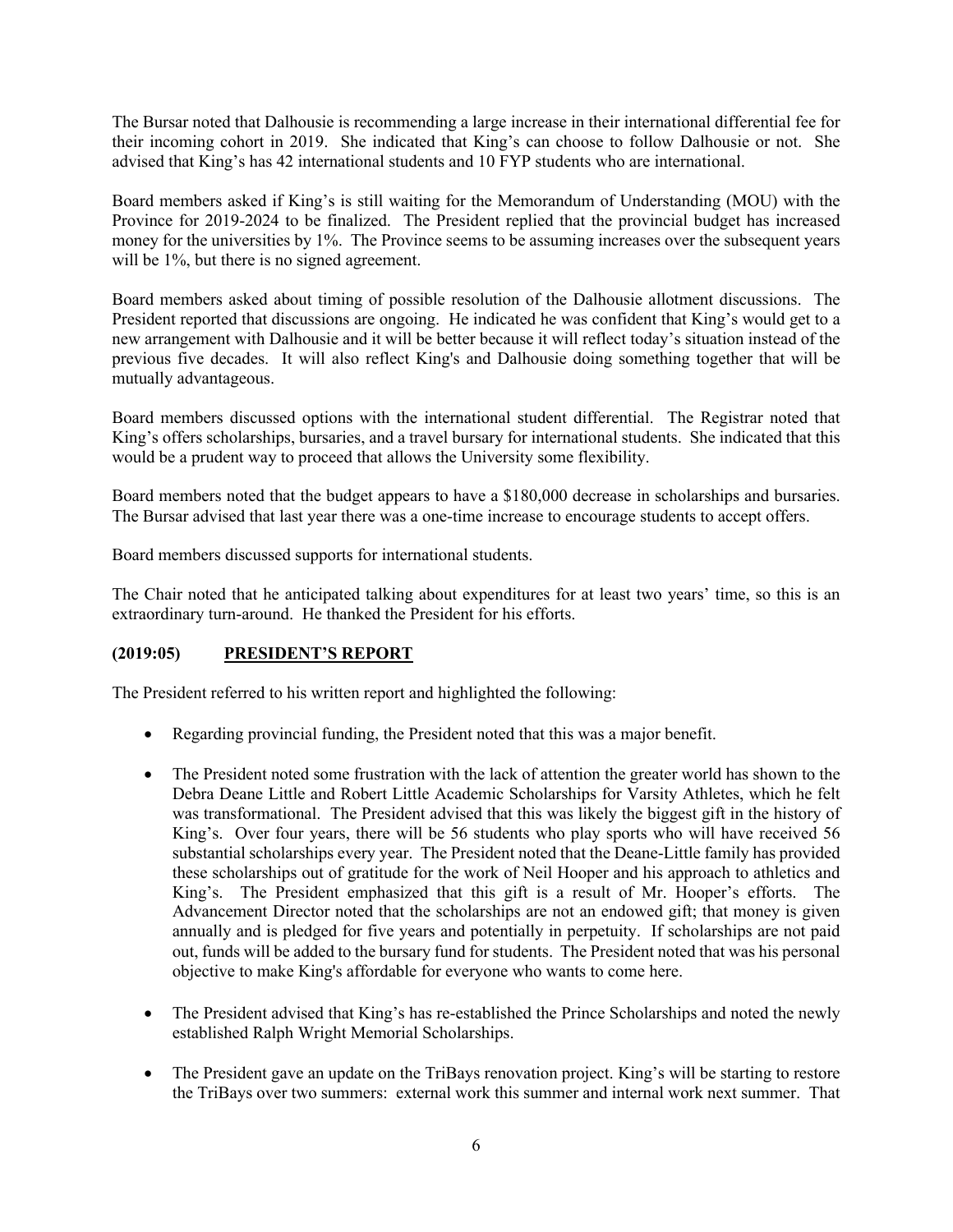gives more time to make a major gifts effort specifically on the TriBays and Cochran Bay. The President noted that his objective was to do this without any debt. The outstanding item to finalize this approach is appointment of a general contractor for the project.

At 2:23 p.m., Dr. Glowacka left the meeting.

- On the MOU, the view among presidents is that there is a growing disconnect between the expectations the MOU imposes on universities and the financial obligations of universities.
- The President noted the  $25<sup>th</sup>$  anniversary of the Contemporary Studies Program is being celebrated over the next few days.

Board members asked whether the Province had considered making the TriBays renovation an infrastructure project. The President replied that just before the budget, King's was notified that \$3.6 million was being made available to universities for deferred maintenance, which would be about \$80,000 for King's. He advised that this amount was not proportional to what the MOU contemplates for infrastructure.

Board members discussed publicizing the scholarships more widely.

Board members noted the efforts of the President in securing an increase in the provincial grant.

## **(2019:06) KING'S STUDENTS' UNION REPORT**

The KSU President gave highlights from their report:

- The new KSU Executive members are President Levi Clarkson: Communications Vice President Isabella MacKay; External Vice President Hope Moon; Financial Vice President Nick Harris; Student Life Vice President Patsy Ginou; and Izzy Ortner and Adrianna Vanos, Board of Governors representatives.
- On January 23, the outgoing KSU Executive attended the Alex Fountain Memorial Lecture to hear Anne Carson speak. Voting for next year's speaker is taking place now.
- KSU Executive members attended an information session on session on the Ontario Student Grant Program cuts. KSU condemns the Students' Choice Initiative that eliminated this student grant program and reduced grants.
- Grad Week preparations are in progress, with nominations for Valedictorian, Honorary Grad Class President, and the Grad class Gift.
- The KSU President, along with some members of King's Sexualized Violence Policy Committee, attended a meeting on February 8 with Collette Roberts, the Sexual Violence Prevention Coordinator for the Province. Students advocated a Province-wide dedicated Sexual Assault Support Resource Fund accessible to students, campus groups, and universities; legislation to mandate stand-alone sexual assault policies at post-secondary institutions that are driven by student input; and the striking of a new Province-wide committee that includes representation from marginalized communities disproportionately affected by sexualized violence.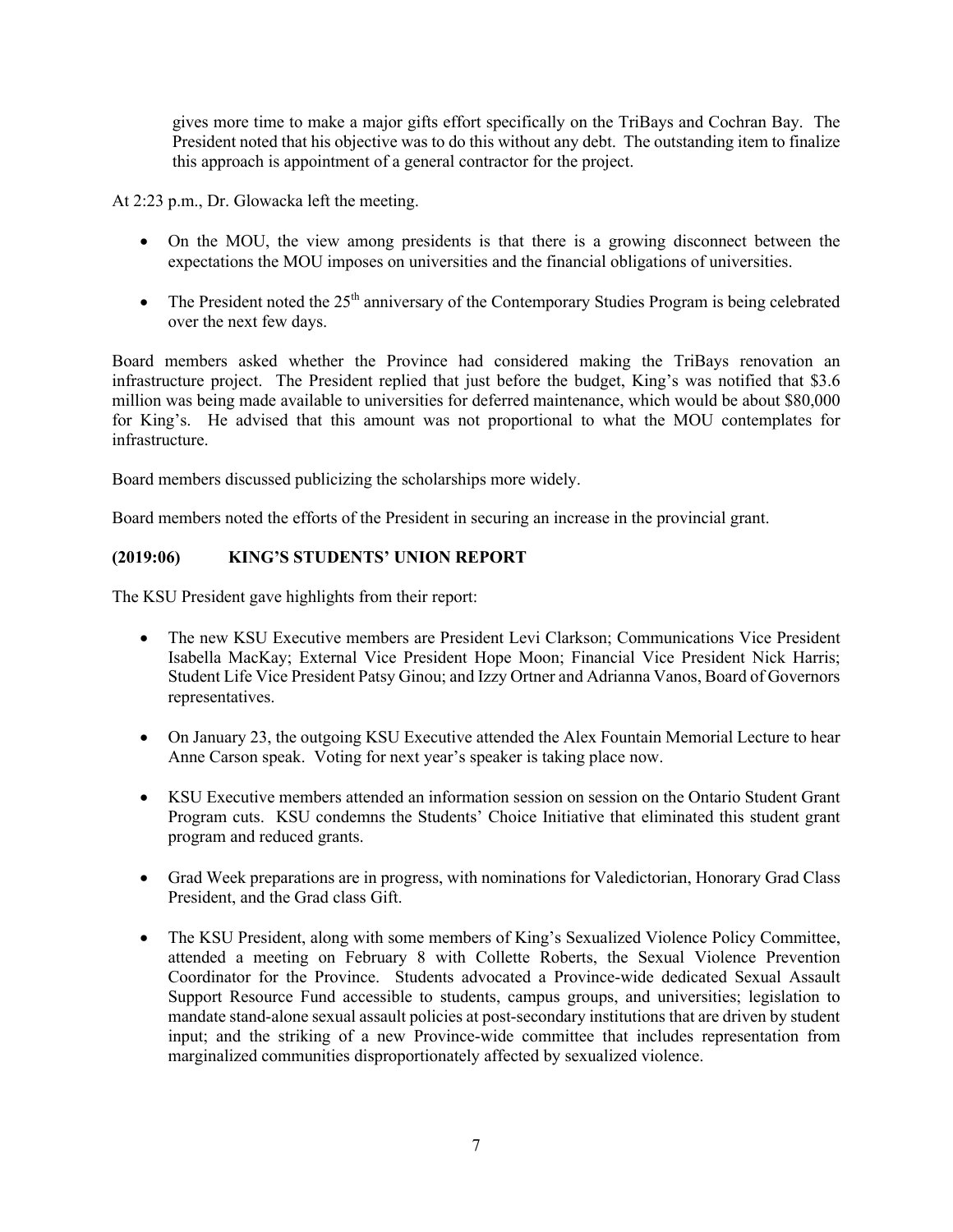- On March 21, students from each FYP tutorial and from the Racialized Students Collective and KSU Student Life Vice-President Patsy Ginou were to meet with faculty members and the FYP Directors to discuss issues pertaining to the lack of diversity in the FYP curriculum.
- ALT FYP events during the winter semester to address the lack of diversity in FYP enrolment and curriculum included an Anti-Capitalist Board Game Night, a Racial Justice and Effective Allyship workshop, an Exploring Intersectionality workshop, and a workshop on "What To Do About The Climate Crisis".

At 2:40 pm, the Chair called for a 10-minute break.

Professor Newhook and Dr. Elson left the meeting.

At 2:49 p.m., the meeting resumed.

### **(2019:07) VICE-PRESIDENT'S REPORT**

The Vice-President reviewed highlights from his written report. He stressed that the priority has been implementation of the Sexualized Violence Awareness, Prevention and Response Policy.

The Vice-President reported that as chair of the Enrolment Management, Scholarships, and Bursary Committees, he has been heavily involved with consultation with the Registrar, the President and the Advancement Director on a new scholarship programme. He has also chaired the Diversity Discussion Group. Some of the focus of that discussion has turned to ways King's might actually improve outreach to the Mi'Kmaq community.

Among other activities, the Vice-President reported on his recruitment visiting through the winter term and teaching responsibilities. He was involved heavily in the expenditure control and reduction plan and participated in two special meetings of Faculty and with program directors in shaping that document.

### **(2019:08) BURSAR'S REPORT**

### **A) 2018-2019 FINANCIAL UPDATE**

The Bursar gave a financial update for fiscal 2018-2019, which ends on March 31. She noted that the improvement as a result of the receipt of the \$2.2 million operating grant will result in a surplus of \$600,000 to \$700,000. She also noted improved upper-year retention and residence occupancy.

### **(2019:09) REGISTRAR'S REPORT AND MARCH RECRUITMENT UPDATE**

The Registrar reported that March is extremely busy for her office, both for new students coming in September and registration for next year for current students. They have processed 159 students in two weeks and are getting admissions letters and financial awards out. They have sent bursary information to all students telling how they can apply to access those funds.

The Registrar advised that she was working with a consulting firm on a review of recruitment and admissions and is looking forward to their results.

King's hosted the Association of Registrars of Universities and Colleges of Canada (ARUCC) last week. The Registrar noted that it was helpful to get a sense of the issues that are most prevalent in the sector,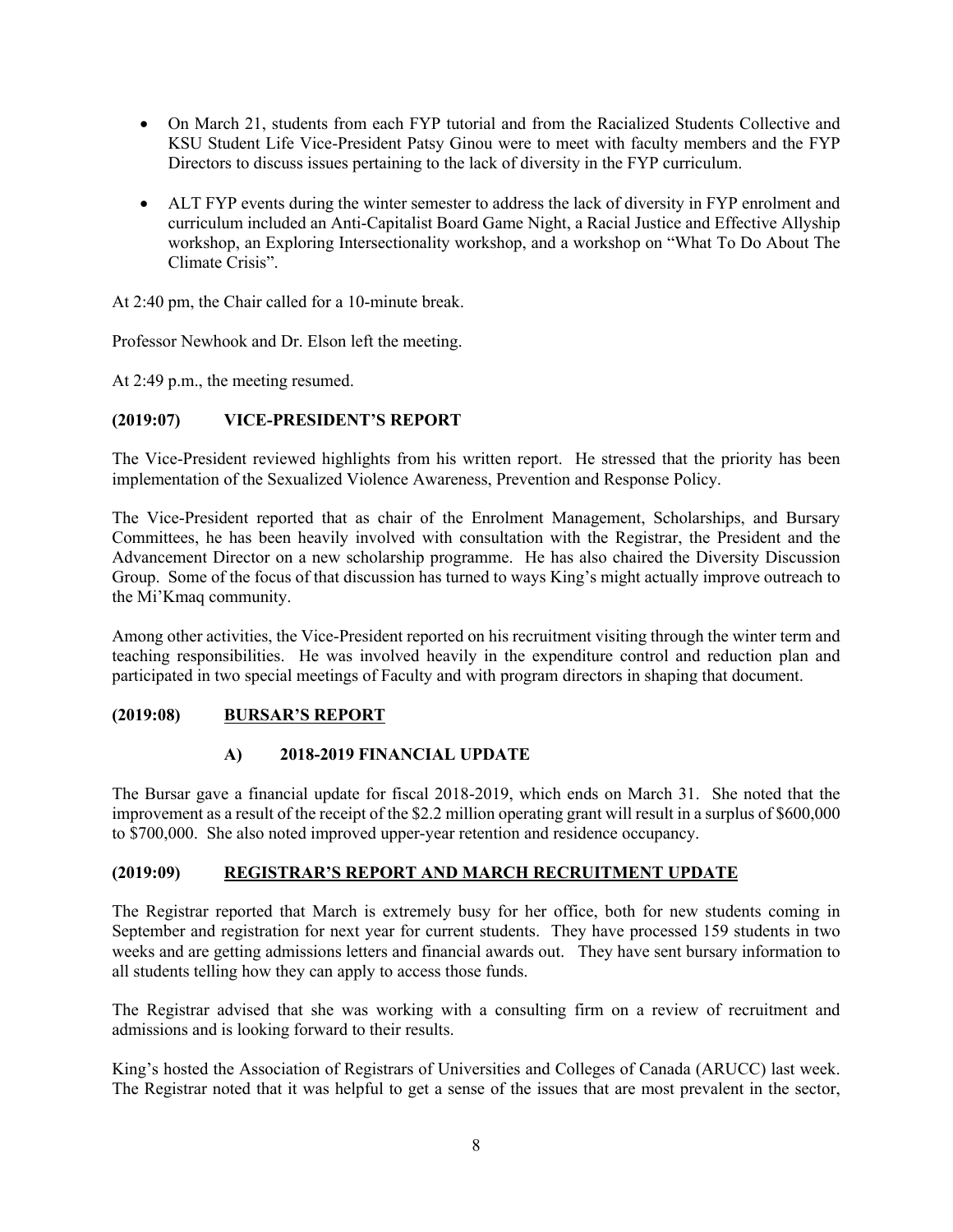which are instability in funding from the government sector and increasing fees across the country. It was an opportunity to get insight on what goes on across the country.

The Registrar reported that her office identified 5% reductions in its budget for next year.

She noted her office was working closely with Neil Hooper to help identify students who will be eligible for the athletic scholarships.

The Registrar noted that the number of students was looking positive. King's had the largest spring Open House ever last Friday, and a number of very committed and engaged students are looking to come next year. May 15 is the deadline for deposits. When that date is reached, her office will know what the numbers for next year will be.

Retention numbers are also looking strong, as are Ontario numbers in recruitment, which had declined in the previous academic year. King's is seeing a flattening in Nova Scotia numbers, but that is being seen across the board. She was not sure why.

Board members inquired as to whether Athletics Director Neil Hooper participates directly in recruitment. The Registrar advised that Mr. Hooper and his coaches recruit very heavily. Her office staff members attend events with him to help spread information about scholarships for athletics.

Board members noted the jump in applications from New England. The Registrar advised that King's has been working hard in that market, but the impact of the increase in fees for international students is unknown.

#### **(2019:10) PRESIDENT'S PERSONNEL RECOMMENDATIONS**

The President spoke to the proposed personnel recommendations as circulated.

**MOTION:** (Lahey/MacLean) that the Board of Governors approve the following appointments and request for a half sabbatical as circulated. **CARRIED.**

At 3:09 p.m., Ms. Cameron Wilson left the meeting.

### **(2019:11) OTHER BUSINESS**

The Chair called for other business, but there was none.

### **(2019:12)** *IN CAMERA* **DISCUSSION**

#### **MOTION:** (Gray/Lahey) that the Board of Governors enter an *in camera* discussion. **CARRIED.**

The meeting moved to an *in camera* discussion at 3:10 p.m.

**MOTION:** (Ruck/Gray) that the Board of Governors move out of the *in camera* discussion. **CARRIED.**

The meeting of the Board of Governors as adjourned at 3:34 p.m.

Respectfully submitted,